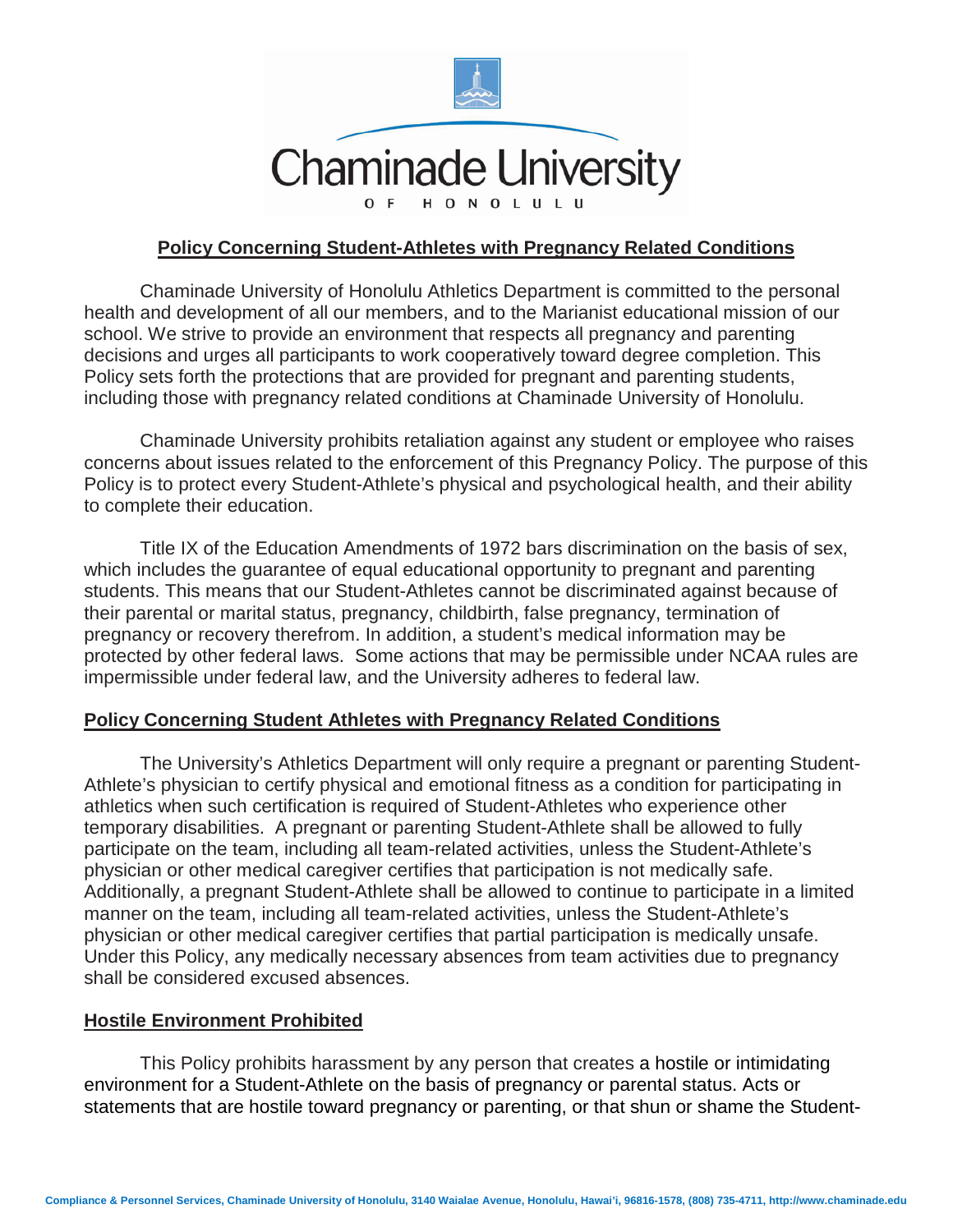Athlete because she is pregnant or parenting will not be tolerated. Such conduct prevents an individual from effectively participating in, or denies a person the benefits of, the educational opportunities provided by this institution.

### **Athletics Scholarship, Leave, and Reinstatement**

This Policy prohibits the termination or reduction a Student-Athlete's athletics aid based upon the Student-Athlete's pregnancy, marital or parental status during the term of the award. Students may take a medical pregnancy leave, and at the end of that leave they will be reinstated to the same status they had before the leave. Our Athletics Department will renew a pregnant, formerly pregnant, or parenting student athlete's award, so long as the Student-Athlete is in good standing academically, remains engaged with our athletics department and meets NCAA eligibility standards. However, returning students may be evaluated in the same manner as any other team member to determine their specific position on the team, such as a starter.

The University prohibits the use of any written or verbal contract that requires a Student-Athlete to not get pregnant or become a parent as a condition of receiving an athletics award. Any pregnant Student-Athlete and/or formerly pregnant students who wish to continue to participate in athletics are entitled to assistance and rehabilitation on the same basis as such assistance is provided to Student-Athletes with other temporary disabilities.

## **Assistance Provided to Student-Athletes with Pregnancy Related Conditions**

The Athletics Department will assist the pregnant or parenting Student-Athlete plan for his or her continued academic progress, in accord with the University's educational mission. Assistance will be provided to the Student-Athlete so that the Student-Athlete may return to full participation with the team after pregnancy and during parenting, if the Student-Athlete so desires. To the extent possible, Athletics Department personnel will assist the Student-Athlete by referring him or her to pregnancy and parenting support resources that may be available to all students on and/or off campus.

This Policy will be made available to all Student-Athletes at the start of each season. This Policy will also be available to Student-Athletes and their families on the University's website. The Athletic Department will provide specific education on this Policy for all Student-Athletes and their families. The Athletic Director ill regularly review Student-Athlete pregnancy and parenting cases with the University's Title IX Coordinator as they occur to monitor compliance with this Policy.

# **Reporting**

A Student-Athlete shall not be required to reveal pregnancy or parenting status. However, should a Student-Athlete believe that she is pregnant, *the University strongly encourages you to seek the advice of your physician to determine what limitations you may have regarding your participation in athletics.* The University and the Athletics Department will work to create an environment which encourages the student athlete to voluntarily reveal her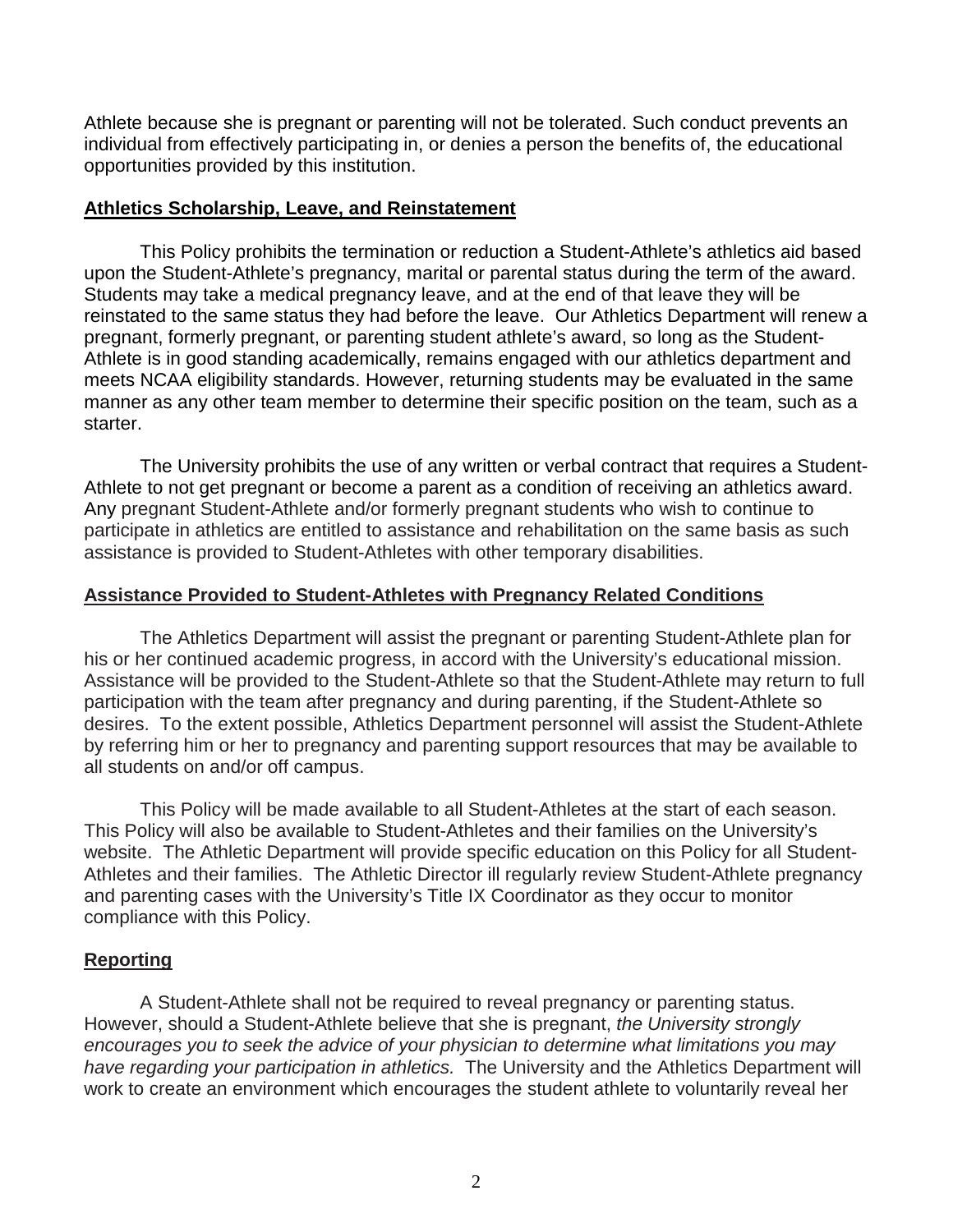pregnancy and his or her parenting status, in order for our institution to provide appropriate support for physical and mental health with professional healthcare. The coach's attitude toward pregnancy and parenting can be pivotal in creating such a safe environment.

Employees of the University, including athletics department personnel, will not publicly release personally identifiable health information about a Student-Athlete's pregnancy without written authorization from the Student-Athlete. When a Student-Athlete reveals her pregnancy or his or her parenting status to athletics personnel, they shall provide the Student-Athlete with a copy of this Policy. Athletics Department personnel shall reiterate the University's Policy that protects the Student-Athlete's team membership status and financial aid.

Athletics personnel shall refer the Student-Athlete to the Athletics Trainer who will work with the Student-Athlete's personal physician, to ensure that information about pregnancy and parenting support options is provided to the Student-Athlete. The Athletics Trainer shall work with the Student-Athlete's personal physician to determine the extent to which the Student-Athlete may participate in practice and/or live play. The Athletics Trainer shall regularly communicate with the Athletic Director and coaching staff the modifications that are required so that the Student-Athlete may continue participation pursuant to this Policy. The Athletics Trainer shall also monitor the Student-Athlete to ensure that accommodations are being implemented.

Athletics department personnel who suspect that a Student-Athlete is pregnant may report their concerns to the Athletics Director and the Athletics Trainer. Teammates of pregnant Student-Athletes may report their concerns to the team physician or to the Athletics Director.

#### **Enforcement and Non-Retaliation**

Any University employee or teammate of the found to have violated this Policy by threatening to withhold or withholding athletics participation or an athletics award, by harassing a student athlete on the basis of pregnancy or parenting status, or by breaching medical confidentiality, will be subject to disciplinary action, up to and including discharge or expulsion from the University. The University will also take appropriate remedial action to correct the situation.

Any University employee who becomes aware of alleged conduct that violates this Policy shall report the conduct to the Athletics Director who shall then inform the Title IX Coordinator of the University. Employees may also inform the Title IX Coordinator directly of the alleged prohibited conduct. The Athletics Department and University will make every endeavor to prevent public disclosure of the names of all parties involved, except to the extent necessary to carry out an investigation.

The procedures set forth in the University's Sexual Harassment, Sexual Misconduct & Anti-Retaliation Policies & Procedures Under Title IX for Faculty, Staff, Students, and Third Parties Policy will be followed when a complaint or information is brought to the attention of the Title IX Coordinator. Furthermore, the Mandated Reporter requirement shall be applicable to